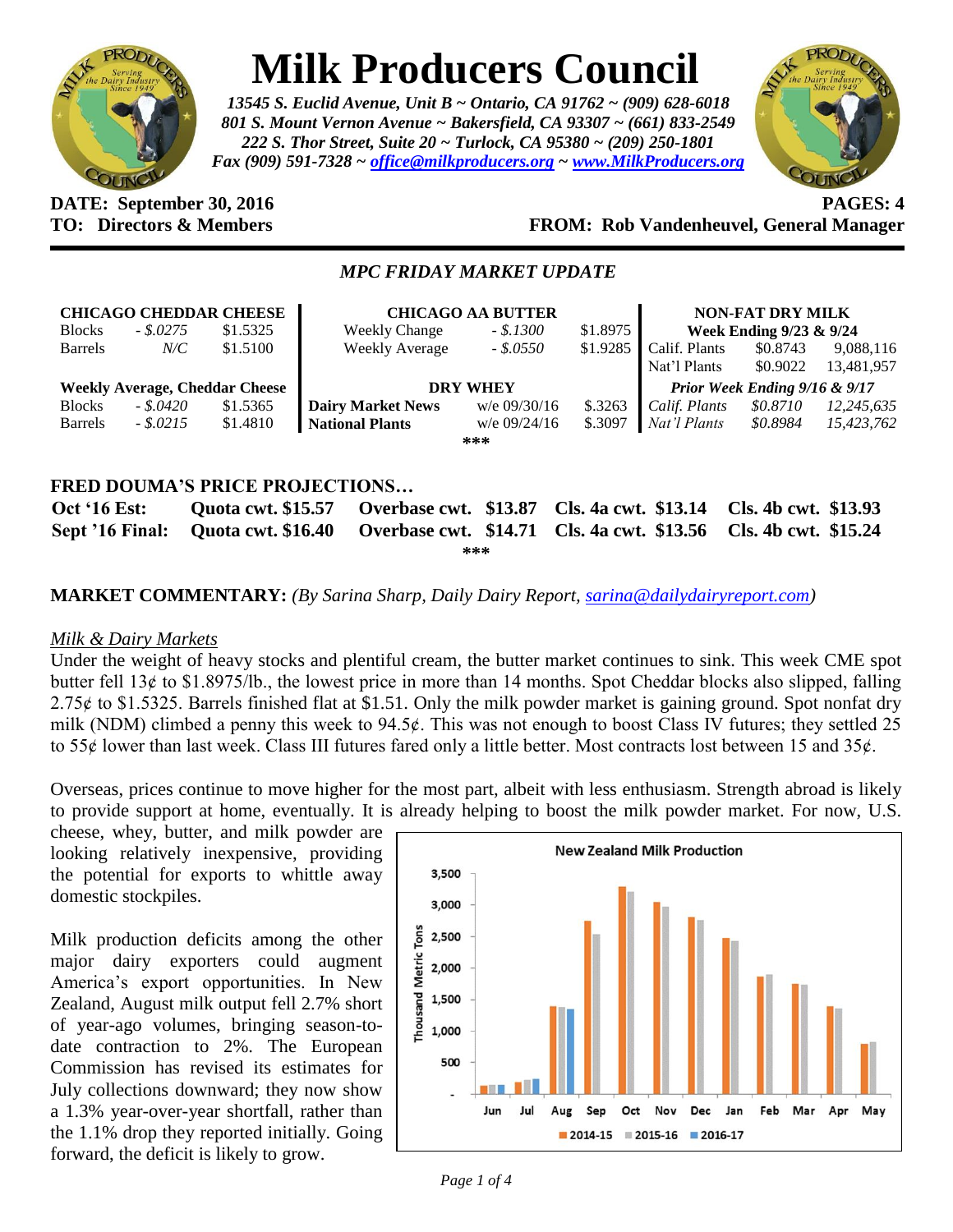The European Commission has set aside  $€150$ million to dole out to the more than 52,000 dairy producers who enrolled in its milk production reduction scheme. In exchange for a bonus of roughly \$7 per hundredweight, producers pledged to reduce milk output by 2.33 billion pounds in the next three months compared to the fourth quarter of last year. Dutch cooperative Friesland-Campina has sweetened the deal, offering its members an additional \$5 per hundredweight for reductions in October through March. That's a hefty incentive to put on the brakes. Outside of the Netherlands, "producers can cash in with little change to the status quo," according to the *Daily Dairy Report*. The program was most popular in Ireland, where producers have been culling heavily, and in nations



like Belgium, France, and Portugal, which were already reporting sizeable contractions relative to last year.



China imported a record-breaking 108 million pounds of dry and modified whey in August. The Chinese have made America great again in the global whey market; the United States accounted for 56% of China's August shipments, and volumes were the second largest on record for the U.S., behind only July. So far this year, Chinese whey imports are 15% higher than the same period in 2015, and U.S. shipments to China are up 26%. Based on National Dairy Product Sales Report prices, the U.S. whey market has climbed 32% this year. Chinese imports have surely helped spur that recovery.

China continues to import impressive volumes of ultra-high temperature (UHT) fresh milk and cheese. In August,

Chinese cheese imports were 64% higher than the same month a year ago. Imports of UHT milk were up 27%. Milk powder imports were less impressive. In August, China imported 35.2 million pounds of skim milk powder (SMP) and 40.9 million pounds of whole milk powder (WMP). Combined milk powder imports were down 1.1% from a year ago in August. For the year-to-date, Chinese milk powder imports are down 39.6% from last year after adjusting for Leap Day.

Dairy producer margins averaged \$9.26/cwt. in excess of feed expenses in August thanks to higher milk prices and lower feed costs than the preceding months. Margins were strong enough to stave off an indemnity payment in the July-August period of the Margin Protection Program; they averaged \$8.43.

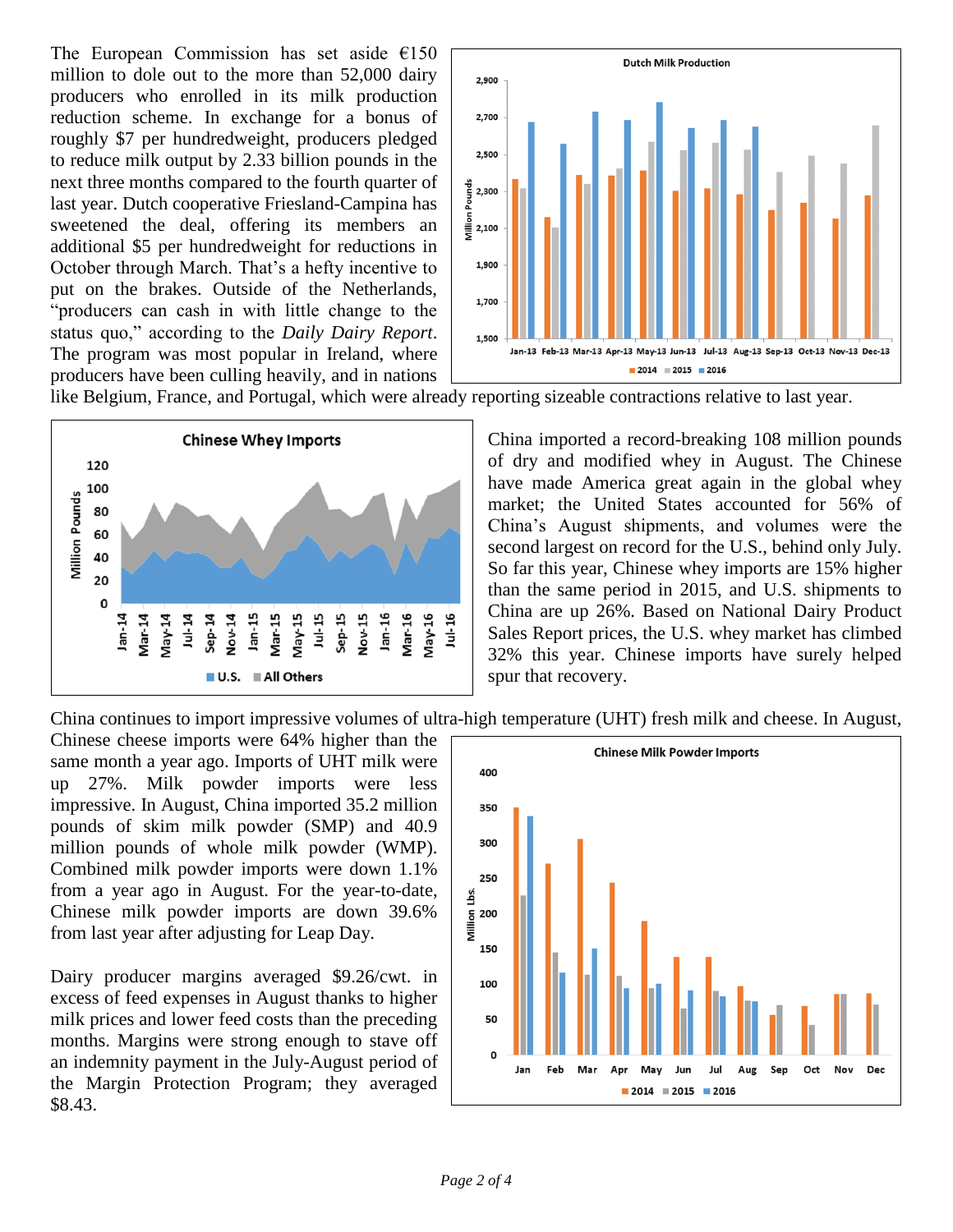In much of the U.S., milk production has expanded substantially and processing capacity has failed to keep pace. The lack of processing capacity is perhaps most severe in Michigan, and it is taking a toll on milk checks there. In August 2015, dairy producers in Michigan took home \$16.00/cwt., exactly as much as producers in Washington and  $77¢$  more than their competitors in California. But this year, Michigan usurped California's long-held last-place ranking in the All-Milk price. The All-Milk price slumped to \$15.60 in Michigan in August, 36ȼ less than California's All-Milk price and \$1.60 behind Washington. Perhaps dairy producers in oversupplied regions will finally get the signal to slow output.

For the week ending September 24, dairy cow slaughter reached 56,185 head, down 6% from the same week a year ago. This puts year-to-date slaughter down 1.5%.

#### *Grain Markets*

The grain markets covered a lot of ground this week but ended right where they started. December corn futures settled at \$3.3675 per bushel, up a quarter cent from last Friday. November soybeans closed at \$9.54, down a penny. USDA's quarterly Grain Stocks report contained few surprises; stocks of corn and soybeans on September 1 were a little higher than the year before and within the range of pre-report guesses. Next year's stocks are likely to be much bigger. Combines are rolling, and yields are high. Dairy producers have the opportunity to buy almost every feed in their ration for prices much lower than they've seen in years.

Dried distillers grains (DDGs) are nearing \$100 per ton in western Iowa. Historically, when DDG prices have dropped to this level, China has swooped in to stock up. They show no inclination to do so this time. Last week, China accused the U.S. of dumping cheap DDGs in China at artificially low prices; they announced a 33.8% anti-dumping duty. This week, they added antisubsidy duties of between 10 and 10.7%, saying that government meddling in the biofuels market and federally subsidized crop insurance put Chinese grains and oilseeds at a disadvantage to U.S. crops. An official from China's Ministry of Agriculture stated that the government should use anti-dumping and other measures to similarly control soybean imports. Chinese officials are wary



of a restive populace and maintain huge feed stockpiles to keep food costs low. If China feels burdened with overabundance, global supplies are truly massive. \*\*\*

**CALIFORNIA'S NEW AG OVERTIME LAW – GOT QUESTIONS? SEND THEM OUR WAY!:** *(By Rob Vandenheuvel)* As has been reported in this newsletter along with many other publications, California's Legislature approved revisions to the overtime regulations applicable to agricultural employees. As a reminder, the newly-signed legislation (AB 1066) would implement the following phase-in of ag overtime regulations:

**Current regulation:** Overtime wages must be paid for work above 10 hours/day or 60 hours/week.

#### **Future Changes – For "large farms" (defined in the bill as more than 25 employees):**

- Starting January 1, 2019, overtime wages must be paid for work above 9.5 hours/day or 55 hours/week.
- Starting January 1, 2020, overtime wages must be paid for work above 9 hours/day or 50 hours/week.
- Starting January 1, 2021, overtime wages must be paid for work above 8.5 hours/day or 45 hours/week.
- Starting January 1, 2022, overtime wages must be paid for work above 8 hours/day or 40 hours/week. Further, any work above 12 hours in a single day must be paid double the normal wage.